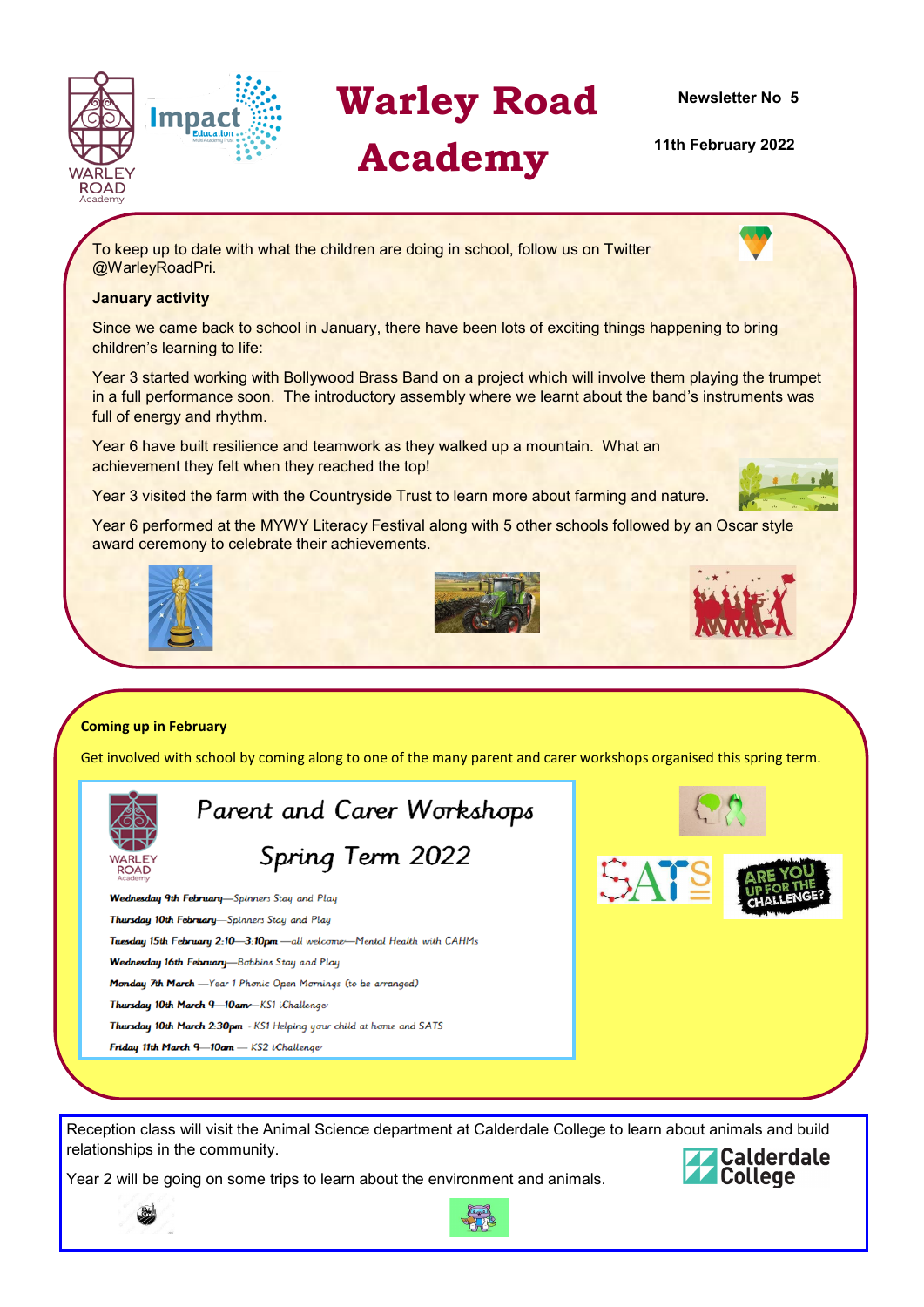# **Safer Internet Day**

On the 8<sup>th</sup> February we will joined children across the UK to learn about staying safe on the Internet during Safer Internet Day.

Here are some resources that you can access to help keep your child safe on the internet:

- Tips, advice and guides for parents and carers from the UK Safer Internet Centre (saferinternet.org.uk/parents)
- Advice for parents and carers from Childnet (childnet.com/parents-and-carers)

Reviews and information about games, apps, TV shows and websites from Common Sense Media (commonsense.org)

- Help on using parental controls and privacy settings from InternetMatters (internetmatters.org./controls)
- Information and reporting of online grooming from CEOP (ceop.police.uk)



# **ParentPay**

Just a reminder that ParentPay is our flexible payment system which allows you to see the meals that your child has had and to monitor payments accordingly. We ask that you check your account regularly, paying in advance whenever possible to prevent debts building up.

ParentPay isn't just for dinner money, it is also used for booking trips and places in our many clubs. If you haven't already activated your ParentPay account please do so as soon as possible, even if your child is in Nursery.

If you need any help setting up your account or for any other issues relating to ParentPay please contact Mrs Frankland in the School Office.

# **Parking**

Warley Road is a busy main road and I am sure you join us I wanting to keep our children safe:

- Do not park on the pavement
- Park on the road away from the school front and gates.

One of the 4 Rs we teach the children is 'Respect' and we would ask that adults also show 'Respect' to our neighbours and other parents by not blocking roads and by parking safely.

## **Attendance**

Current attendance for this half term is 93.1%. Although this figure has improved since the start of the year, we are still working towards the pre-pandemic national average of 96%. We are still finding that our persistent absentee figure is higher than the national average. This figure is based on the number of children who have an attendance figure of less than 90%. We will again be arranging meetings with families of children who fall into this category at the end of Spring term. These meetings are arranged in order to offer support and discuss ways to improve attendance, and in turn, ensure better outcomes for pupils. We encourage any families to come and speak to us if they are concerned about their child's attendance.

At the end of last term, you may be aware that we gave out 131 attendance t-shirts for children in Years 1 – 6 with 100% attendance. They have proven to be a really popular incentive and we thank parents for supporting this and ensuring children are in school every day. We will be presenting more t-shirts at the end of the Spring term; including the new blue t-shirt for those already with a white one.

We have noticed a large number of children arriving after the start of school at 8:50. We would just like to ask that children are arriving on time as we have seen an increase in the number of children arriving late via the office. Children should be arriving no later than 8:50 (8:40 for nursery) to ensure learning can begin promptly.